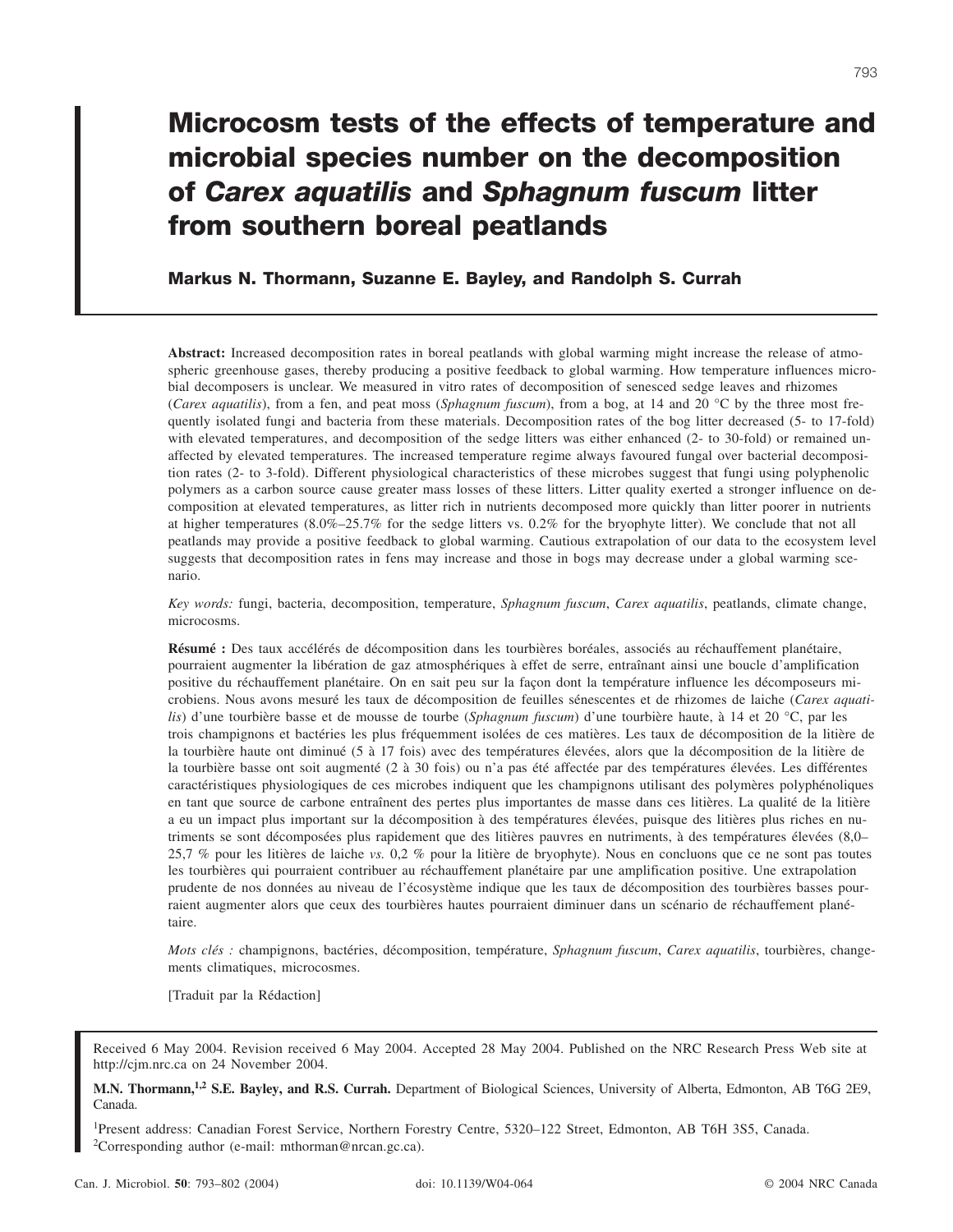# **Introduction**

Global warming could increase atmospheric temperatures by 2050 (IPCC 2001). Climate models (including those involving greenhouse gases and sulphur dioxide) predict substantial warming (4–8 °C) in northern continental regions during spring and winter months (IPCC 2001). These regions are a mosaic of boreal forests and peatlands. Peatlands cover approximately 16% of Alberta's land surface (4.9% bogs and 11.4% fens; Vitt et al. 1996). Bogs are dominated by species of *Sphagnum* (Sphagnopsida), black spruce, and members of the Ericaceae, and fens are dominated by species of *Carex*, *Salix*, *Betula*, *Larix*, and "brown mosses" (Bryopsida, largely members of the Amblystegiaceae, such as species of *Drepanocladus*, *Campylium*, and *Scorpidium*). Species within these genera contribute significantly to the total net primary plant production (Szumigalski and Bayley 1996*a*; Thormann and Bayley 1997*a*) and the accumulation of peat in southern boreal peatlands (Kuhry and Vitt 1996; Thormann et al. 1999).

Some wetlands accumulate peat, a heterogeneous assemblage of partially decomposed plant material consisting of approximately 50% carbon (C) (Thormann et al. 1999), resulting from an imbalance between plant production and decomposition (Clymo 1965; Vitt 1990). Gorham (1991) emphasized the importance of peatlands to the global C cycle, estimating that northern peatlands store between 180 and 277 Gt C (1 Gt =  $1 \times 10^9$  metric ton), which represents approximately 10%–16% of the total global terrestrial detrital C. Rates of decomposition, or C mineralization, are low in peatlands because of unfavourable hydrologic regimes, low oxygen availability, high acidity, low nutrient status, low temperature, and low litter quality (Bartsch and Moore 1985; Gorham 1991; Szumigalski and Bayley 1996*b*; Thormann and Bayley 1997*b*; Thormann et al. 2001*a*).

Fungi are the principal decomposers in wetlands and assume a more dominant role than bacteria in the upper, oxygenated soil horizon (acrotelm) (Latter et al. 1967; Williams and Crawford 1983), particularly during the initial stages of decomposition (Newell et al. 1995; Kuehn et al. 2000). However, some data are contradictory (Gilbert et al. 1998). Although fungi may be the dominant decomposers in the lacrotelm, organic matter decomposition is carried out by a consortium of different microorganisms, including fungi and bacteria (Erikson et al. 1990). The combined enzymatic activities of initial colonizers (synergism) alter the quality of the organic matter sufficiently to permit subsequent colonization by other species of fungi and bacteria. Thus, organic matter decay involves a succession of microorganisms (Thormann et al. 2003) to mineralize completely these materials.

The influence of temperature on species composition of microbial communities is not well known (Kandeler et al. 1998; Bardgett et al. 1999), although many fungi and bacteria grow across a wide temperature range (Subba Rao 1999). Also, the impact of increasing atmospheric temperatures on the abundance and type of enzyme synthesis by bacteria and fungi is unclear (Widden et al. 1989; Moorhead and Linkins 1997). While many fungi have the ability to degrade simple polymers, their ability to degrade complex polyphenolics occurs sporadically in different taxonomic groups (Domsch et

al. 1980; Thormann et al. 2002), yet these compounds constitute 30%–50% of peat in some peatlands (Turetsky et al. 2000) and become more prevalent with increasing depth because they are poorly mineralized.

We initiated an in vitro study to assess the relative abilities of bacteria and fungi to decompose litter of the dominant plant species of two southern boreal peatlands at two temperature regimes. These plant litters were the moss *Sphagnum fuscum* (Schimp.) Klinggr., dominant in bogs, and the leaves and rhizomes of the sedge *Carex aquatilis* Wahlenb., native to many fens. We expected *(i)* faster mass loss rates by fungi than bacteria due to their hyphal growth habit, whereas single-celled bacteria would colonize plant litters more slowly; (*ii*) increase in mass loss rates with increasing temperatures, because the rates of growth and enzyme synthesis by fungi and bacteria are generally optimal between 20 and 35 °C; (*iii*) enhanced mass loss rates due to the synergistic relations created by the coexistence of bacteria and fungi; and (*iv*) enhanced mass loss rates resulting from the higher initial total nitrogen (TN) and total phosphorus (TP) concentrations in *Carex* than in *Sphagnum* litter.

## **Methods**

## **Study area and site descriptions**

The fen (54°28′N, 113°18′W) and bog (54°28′N, 113°16′W) lie within the Subhumid Low Boreal ecoclimatic region of Canada (Ecoregions Working Group 1989). The fen is dominated by *C. aquatilis*, *Carex lasiocarpa* Ehrh., and *Salix planifolia* Pursh. The bryophyte stratum is discontinuous and consists primarily of *Brachythecium mildeanum* (Schimp.) Schimp. *ex* Milde. This fen has a mean annual surface water pH of 6.9 and approximately 1 m of sedge-dominated peat. The bog is dominated by *S. fuscum*, *Picea mariana* (Mill.) BSP., and members of the Ericaceae. It has a mean annual surface water pH of 3.8 and approximately 4.5 m of *Sphagnum*-dominated peat. Vegetation composition, surface water chemistry, and physical parameters of both sites are provided in more detail elsewhere (Thormann et al. 1999, 2001*a*).

#### **In situ decomposition study**

This separate study was designed to measure in situ mass losses of the three litters over a 2-year period and to describe them using regression equations (Thormann et al. 2001*a*), which would then allow us to estimate mass loss of the three litters over the 12-week decomposition period. Briefly, we collected approximately 500 g fresh weight each of senesced attached *C*. *aquatilis* leaves (terminal 10 cm, yellow to palebrown) and rhizomes (10 cm segments, soft and dark-brown as opposed to firm and light-brown rhizomes of healthy appearance) from the fen and whole *S*. *fuscum* plants (apical 3 cm) from the bog in early September 1997. All plant litters were collected randomly in an approximately  $200 \text{ m}^2$  area in each site.

The plant material was oven-dried to constant mass at 60 °C, and 1.8–2.5 g randomly selected material from each litter type was placed in individual nylon mesh bags  $(3 \text{ cm} \times$ 6 cm, 1-mm mesh gauge). The filled bags were weighed to the nearest  $0.001 \text{ g}$  ( $X_i$ , the initial dry litter mass), sewn shut, and placed either horizontally 3–10 cm beneath (*S. fuscum*,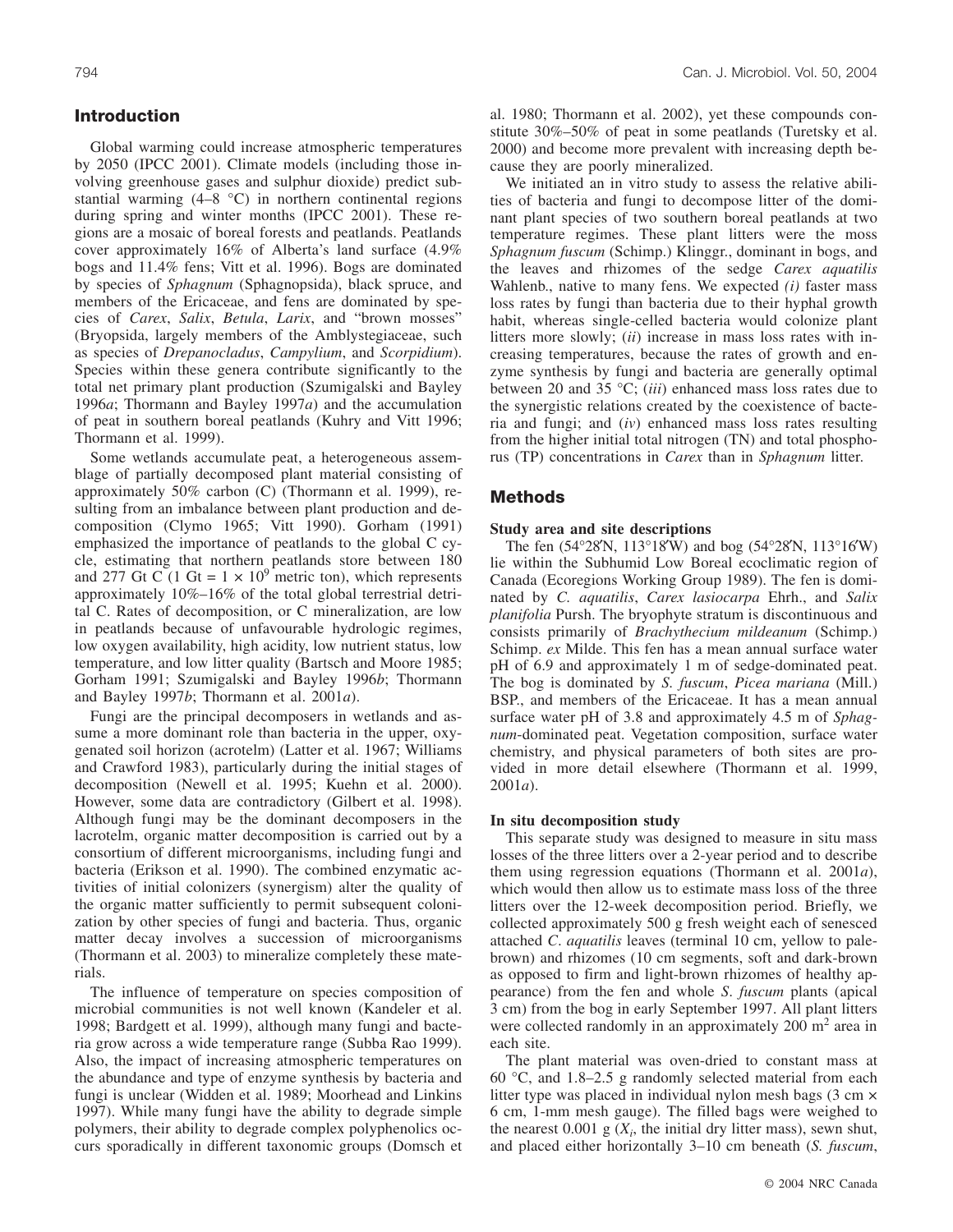*C. aquatilis* rhizomes) or on top (*C*. *aquatilis* leaves) of the moss/peat surface to mimic "natural" decomposition conditions ( $n = 4$  bags per litter type per sampling period). Decomposition bags with the individual litters were placed in the site of the origin of the litter.

Twenty-four decomposition bags per litter type, each tied to a wooden stake to avoid loss, were deployed in mid-September 1997. Four decomposition bags from each litter type were retrieved from each site after 20 and 50 days (1997), and 8, 12 (1998), 20, and 24 months (1999). Bags were cleaned immediately by removing coarse, intruding roots and other debris, such as leaves of other vascular and nonvascular plants that had grown into or through the leaf litter decomposition bags. Finer debris (soil, remaining "alien" plant parts, fungal mycelium, etc.) was removed carefully in the laboratory with forceps prior to drying to constant mass at 60  $\rm{^{\circ}C}$  ( $X_f$ , the final dry litter mass after each decomposition period). Each bag was weighed again to the nearest 0.001 g, and the percent mass loss (ML) over the 2-year incubation period was determined using the following equation:

$$
ML = [(X_i - X_f)/X_i] \times 100
$$

## **Isolation of fungi and bacteria**

Twenty randomly selected segments of each litter type (collected in early September 1997) were cut into smaller segments (approximately 5 mm  $\times$  5 mm in size). These were surface-sterilized for 5 min in hydrogen peroxide (10%) and washed  $3x$  with sterile, distilled water  $(d-H<sub>2</sub>O)$  before the isolation of fungi and bacteria.

#### *Isolation of fungi*

Five randomly selected, small segments of each litter type were placed on each of three Petri plates of potato dextrose agar (PDA) consisting of 39.0 g Difco potato dextrose agar (Difco Laboratories, Detroit, Mich.) and  $1.0$  L d-H<sub>2</sub>O, final pH 5.6; PDA with rose bengal (0.03%); PDA with benomyl (0.0002%); and Mycobiotic Agar® (contains cycloheximide, 35.6 g Difco mycobiotic agar,  $1.0$  L d-H<sub>2</sub>O) for the isolation of a broad spectrum of filamentous microfungi. All media were amended with oxytetracycline (0.01%) to suppress bacterial growth. Petri plates were incubated at room temperature (20 °C) in the dark, and fungi were subcultured onto malt extract agar (15.0 g Difco malt extract, 20.0 g Difco agar,  $1.0$  L d-H<sub>2</sub>O, final pH 5.6) as soon as they grew from the plant material. Plates were examined regularly for 2 years to avoid isolating only heavily sporulating and fastgrowing fungal taxa. For identification purposes, slide cultures on mixed cereal agar (Pablum®, H.J. Heinz Company of Canada Ltd., 100.0 g mixed cereal, 15.0 g Difco agar, 1.0 L d-H<sub>2</sub>O) were prepared (Sigler 1993), stained with acid fuchsin, and mounted in polyvinyl alcohol.

### *Isolation of bacteria*

Approximately 3 g fresh weight of each litter type was placed into 100 mL sterile phosphate buffer (P-buffer, pH = 7.25, 10 mmol  $L^{-1}$ ) and homogenized in a Sorvall Omni-Mixer (Sorvall, Norwalk, Conn.) at speed setting 5 for 5 min. Serial dilutions of each homogenate in P-buffer were performed to obtain a final range of concentrations of homogenized plant material from  $10^{-3}$  to  $10^{-8}$  in 10 mL sterile P-buffer, before transfer of 0.2 mL of each dilution onto plate count agar (PCA: 23.5 g Difco plate count agar, 1.0 L d-H2O, final pH 7.0). P-buffer was chosen as a suspension medium for the bacteria because it maintains live cells in an osmotic equilibrium, thereby keeping them alive for further processing. The transferred solution was spread over the agar with a bent, sterile glass rod. Triplicate plates of each litter type at each dilution were incubated at room temperature in the dark and monitored daily for the appearance of bacterial colonies. The three most frequently isolated bacteria in each litter type, as determined by morphology (shape, size, and colony colour) and physiology (ability to grow on various bacteriological growth media), were subcultured onto PCA and identified to genus (Sneath et al. 1986).

Isolation frequencies for all fungal and bacterial taxa were determined by expressing the number of isolates of each taxon as a percentage of the total number of isolates obtained from the respective plant litters. From each litter type, the three most frequently isolated fungi and bacteria were selected for the subsequent in vitro decomposition study under the assumption that they were present as decomposers during the early stages of decomposition. While our primary isolation media were designed to maximize the isolation and maintenance of a broad spectrum of fungi and bacteria, they were unavoidably biased against microbes with alternative nutritive and environmental growth conditions. A complete list of fungi and their isolation frequencies can be found in Thormann et al. (2004).

## **Experimental design**

#### *Preparation of microcosms*

Fungi and bacteria were grown on peptone broth agar (PBA: 20.0 g Difco agar, 1.0 g Difco bacto-peptone broth, 1.0 L d-H<sub>2</sub>O, final pH = 7.0) for 10 days at 14 °C and 20 °C in the dark before the experiment to determine the suitability of this medium. PBA was chosen because it provided some N to the growing bacteria and fungi (0.154 g  $L^{-1}$  TN; BD Diagnostic Systems, Sparks, Md.) other than the N from the plant litters. These conditions are similar to those in situ, where microbial populations have access to sources of nutrients other than the litter they mineralize, e.g., from root exudates or surficial and pore water.

Triplicate plates were inoculated with fungi indigenous to each litter type singly and in every possible combination with each other by transferring two mycelial plugs  $(1.0 \text{ mm} \times 1.0 \text{ mm} \times 0.5 \text{ mm})$  onto the respective treatment plates. For each bacterium, a suspension was prepared by transferring the bacterial colonies of 1-week-old cultures into 30 mL sterile P-buffer in sterile Pyrex culture tubes using a bent, sterilized glass rod. These suspensions were mixed with a vortex for 10 s at setting 5 before the inoculations (0.2 mL per treatment) of each litter type. As with the fungi, three bacteria indigenous to each litter type were inoculated onto the appropriate PBA plates by themselves and in every possible combination with each other. All fungal treatments also received 0.2 mL P-buffer. Triplicate Petri plates were inoculated simultaneously with all three fungi and all three bacteria (for a total of six microbial taxa per plate) indigenous to each litter type to investigate possible synergis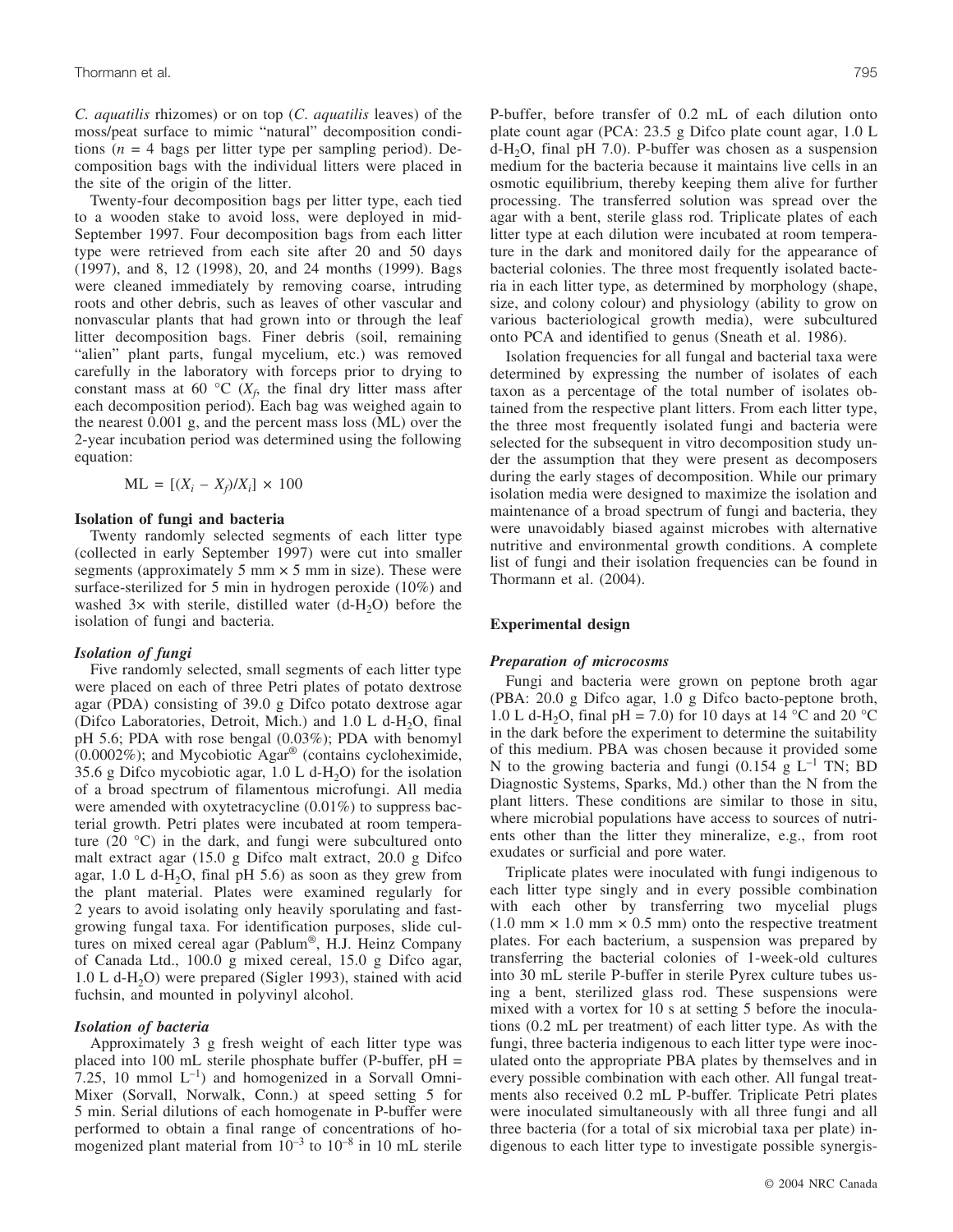tic relations during decomposition. Uninoculated plates served as controls to determine mass losses due to leaching.

## *Decomposition of C. aquatilis leaves and rhizomes and S. fuscum plants in vitro*

The top 3 cm of four dried *S. fuscum* plants were placed in polyester mesh pouches  $(2.5 \text{ cm} \times 3.0 \text{ cm}, 65 \text{-} \mu \text{m} \text{ gauge})$ to minimize plant material losses during handling. The dried *C. aquatilis* litters were not placed in polyester pouches, as losses during handling were not expected on the basis of an earlier experiment. The pouches with the bryophyte litter and the sedge litters were weighed to the nearest 0.001 g  $(X_i)$  and autoclaved at 121 °C (liquid cycle) for 15 min prior to placement into the Petri plates, and then inoculated with the appropriate fungi and bacteria (see above). Petri plates were incubated in the dark, one half at 14 °C and the other half at 20 °C (room temperature). Autoclaving may have altered the carbon chemistry of the litters; however, it did not cause any discernible external ultrastructural changes in plant tissues (Tsuneda et al. 2001).

After 2, 4, 8, and 12 weeks, the litters were removed from three Petri plates of each litter type, and surficial fungal mycelium was carefully removed with forceps from the pouches or the surface of the leaves and rhizomes before drying to constant mass at 60  $\rm{^{\circ}C}$  ( $X_f$ ). Each bag was weighed to the nearest 0.001 g, and mass loss was determined as described. Fungi and bacteria growing in the litters could not be removed, and their biomass was not determined in this study. Therefore, our mass losses represent conservative estimates (underestimates). The 12-week decomposition period was chosen because most mass losses occur during the first 100 days of decomposition in situ (Thormann and Bayley 1997*b*; Thormann et al. 2001*a*).

#### **Statistical analyses**

Kruskal–Wallis tests (nonparametric, one-way ANOVA) were used to analyze differences in (*i*) individual litter quality variables (dependent variables: TC, TN, TC:TN, and TP;  $n = 3$  per litter quality variable per litter type) among the three litter types (independent variables) and (*ii*) mass losses (dependent variables) among fungi, bacteria, and fungi in combination with bacteria (independent variables) for each temperature regime. For the second set of analyses, we combined all data on fungal mass loss and all data on bacterial mass loss ( $n = 3$  for six treatments each for fungi and bacteria; hence,  $n = 18$  for each treatment of fungi and bacteria). These data were then compared against the mass losses from the fungi plus bacteria treatment (*n* = 3). Kruskal–Wallis tests were followed by Tukey-type post hoc tests if there was an indication of significance in the ANOVA. Student's *t* tests were used to analyze differences in mass losses caused by fungi, bacteria, and fungi in combination with bacteria between the two temperature treatments for each litter type. Mass losses due to leaching were subtracted from all data prior to statistical analyses.

## **Results and discussion**

#### **Fungal vs. bacterial decomposition dynamics**

The fungal dominance found at the elevated temperature may be related to morphological and physiological adaptations. Most fungi form hyphae and are able to penetrate and colonize organic materials before bacteria, which are mostly single-celled, colonial organisms. Furthermore, most bacteria require moisture to disperse, especially in soil, where they live predominantly in a thin water film covering soil particles (Erikson et al. 1990). Fungi tolerate lower water potentials, because their hyphal habit facilitates the transport of water and nutrients to the growing hyphal tip (Alexopoulos et al. 1996). Furthermore, fungi can decompose a wider range of C sources, both simple and complex (greater enzyme diversity). However, since only three of the eight fungi grew significantly more slowly at 14 than at 20 °C after 10 days (*Ph. dimorphospora*: 7 vs. 20 mm; *P. chrysogenum*: 21 vs. 36 mm; and *P*. *thomii*: 15 vs. 26 mm; all  $p < 0.01$ ), we cannot explain why bacterial decomposition rates generally exceeded those of fungi at the lower temperature after 12 weeks (Table 1) on the basis of growth rates alone. We did not assess the enzymatic abilities of these fungi at 14 °C; however, it is possible that fungal enzyme synthesis was restricted at the lower temperature treatment (Widden et al. 1989; Moorhead and Linkins 1997). Since fungal decomposition did not always exceed bacterial decomposition, we rejected hypothesis 1.

## **Effects of temperature on fungal and bacterial decomposition dynamics**

Leaching caused mean mass losses of 1.9% for *S. fuscum*, 9.1% for *C. aquatilis* rhizomes, and 15.0% for *C*. *aquatilis* leaves. Bacteria and fungi induced similar mass losses after 12 weeks (0.2% to 12.3%, Table 1). As temperature increased, bacteria and fungi generally caused significantly greater mass losses of the *C. aquatilis* leaf (bacteria *p* < 0.01, fungi  $p < 0.01$ ) and rhizome litters (bacteria  $p > 0.05$ , fungi  $p < 0.01$ ; Table 1). However, mass loss by bacteria and fungi of *S. fuscum* was significantly greater at the lower temperature ( $p < 0.01$ , Table 1). Fungi induced mass losses up to 3× greater than those caused by bacteria for each of the plant litters at 20 °C ( $p < 0.05$ , Table 1). At 14 °C, mass loss caused by bacteria significantly exceeded that by fungi only in the *S. fuscum* litter, and fungal mass loss at 14 °C significantly exceeded bacterial mass loss in the *C. aquatilis* leaf litter (all  $p < 0.05$ , Table 1).

Increasing temperature does not necessarily lead to greater decomposition rates, since the "optimal" decomposition temperatures differed for the *S. fuscum* and *C. aquatilis* litters in this study (Figs. 1–3, Table 1). However, *Ph. dimorphospora* and *M. constrictum* grew more slowly at 14 than at 20 °C after 10 days (*Ph. dimorphospora*: see previous section; *M. constrictum*: 10 vs. 13 mm, nonsignificant) and caused correspondingly significantly lower mass losses at 14 than at 20 °C after 12 weeks (*Ph. dimorphospora*: 7.7% vs. 28.4%; *M. constrictum*: 2.2% vs. 10.6%; all *p* < 0.01). Here, increasing temperatures resulted in increased decomposition rates; however, this positive relation was absent for other taxa that grew more slowly at lower temperatures (e.g., *P. thomii* and *P. chrysogenum*, data not shown).

Temperature may supercede litter quality in a hierarchy of controls on decomposition dynamics and enhance mass losses caused by fungi of some litters and not others. This is due to the differential effect of temperature on (*i*) fungal species composition and (*ii*) fungal enzyme production. For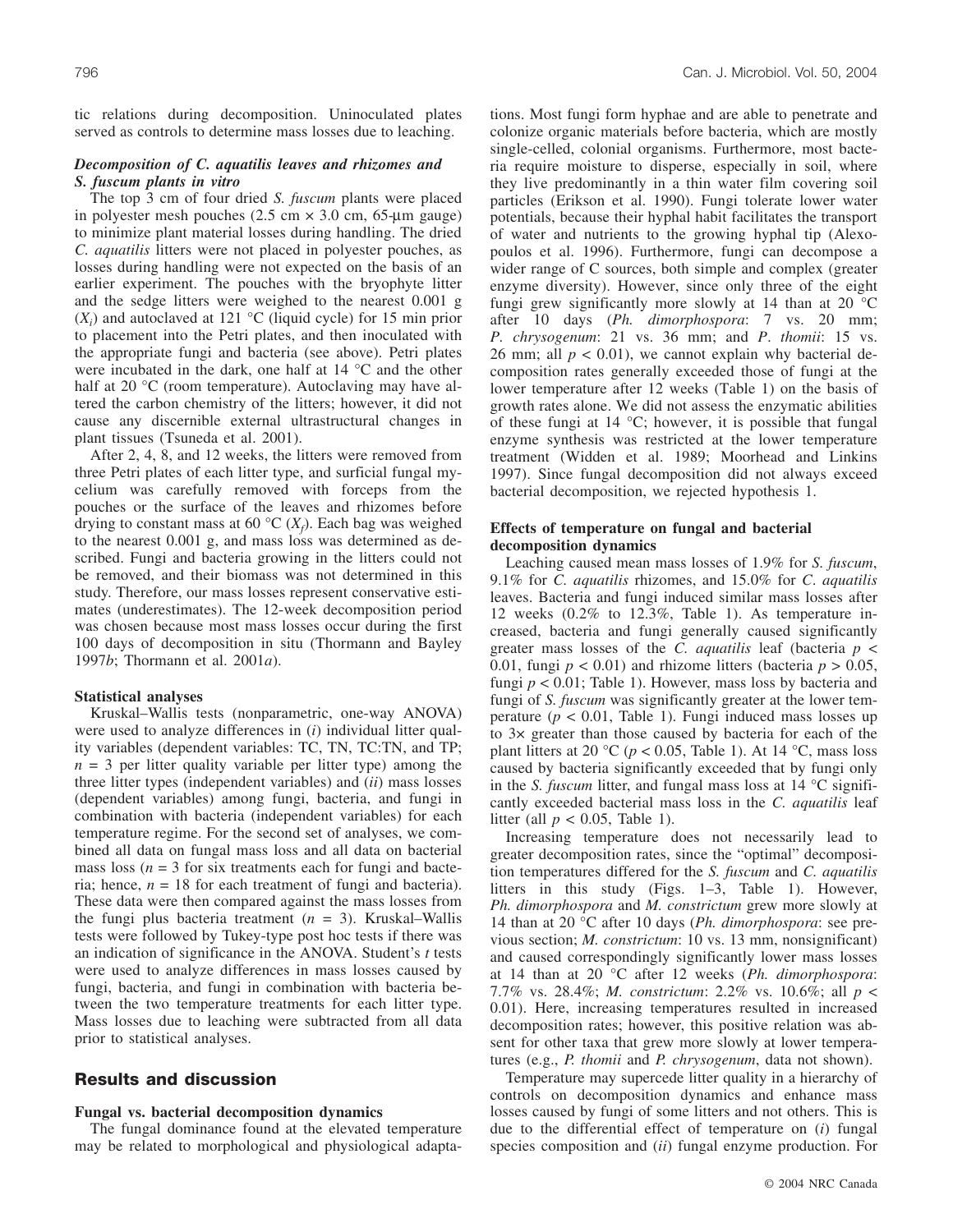|                               | Temperature      | Mass loss, $\%$ ( $\pm$ SE)   |                            |                                       |         |
|-------------------------------|------------------|-------------------------------|----------------------------|---------------------------------------|---------|
| Litter type                   |                  | Three most common<br>bacteria | Three most<br>common fungi | Three most common<br>bacteria + fungi | In situ |
| Carex aquatilis rhizomes      | 14 °C            | $-7.3$ (0.76) al              | $-6.2$ (1.21) <i>al</i>    | $-24.9(0.53) h1$                      |         |
|                               | $20^{\circ}$ C   | $-6.5$ (0.69) al              | $-11.4$ (1.94) $b2$        | $-25.7$ (3.01) cl                     |         |
|                               | In situ $(8 °C)$ |                               |                            |                                       | $-36.2$ |
| C. <i>aquatilis</i> leaves    | 14 °C            | 3.2 $(1.21)$ al               | 0.4(1.86) b1               | $-1.7$ (0.12) cl                      |         |
|                               | $20^{\circ}$ C   | $-3.9$ (0.98) $a2$            | $-12.3$ (2.67) b2          | $-8.0$ (1.30) $b2$                    |         |
|                               | In situ $(8 °C)$ |                               |                            |                                       | $-11.2$ |
| <i>Sphagnum fuscum</i> plants | 14 °C            | $-3.2$ (0.02) al              | $-2.4(0.06) b1$            | $-3.5$ (0.74) al                      |         |
|                               | $20^{\circ}$ C   | $-0.2$ (0.03) a2              | $-0.5$ (0.04) $b2$         | $-0.2$ (0.01) a2                      |         |
|                               | In situ $(7 °C)$ |                               |                            |                                       | $-17.5$ |

Table 1. Mean mass losses of three litter types from two peatlands in southern boreal Alberta, Canada, after 12 weeks decomposition in vitro by bacterial, fungal, and bacterial plus fungal populations and in situ.

**Note:** Positive values indicate mass gains of the decomposing litters. Different italic letters indicate significant differences among the treatments for each litter type at each temperature, and different italic numbers indicate significant differences between temperature treatments for each litter type.  $n = 18$ each for bacterial and fungal mass losses and  $n = 3$  for bacterial plus fungal mass losses. In situ mass losses were estimated from regression equations in Thormann et al. (2001*a*). Mass losses due to leaching were subtracted from all data prior to statistical analyses.

example, the ability of *M. hiemalis* to decompose *S. fuscum* and *C. aquatilis* rhizomes depended on temperature. This zygomycete showed decreased decomposition rates with increasing temperatures in the bryophyte litter (1.8% at 14  $\degree$ C, 0.0% at 20 °C) and increasing decomposition rates with increasing temperatures in the rhizome litter (5.4% mass gains at 14 °C, 4.2% mass losses at 20 °C) after 12 weeks, irrespective of the initial litter quality.

Although many fungi and bacteria can tolerate a broad temperature range (Subba Rao 1999), there are few data on the effects of increasing temperatures on microbial communities. Temperature can influence growth rates, competitive abilities, colonization patterns, enzyme syntheses, and interactions of fungi (Bissett and Parkinson 1979; Widden and Hsu 1987; Trumbore et al. 1996; Kandeler et al. 1998). For example, Kandeler et al. (1998) suggested that rising temperatures can influence decomposition kinetics of lowmolecular-weight compounds, thereby influencing the ability of fungi to use such compounds as amino acids, starch, and simple sugars. Microbes have temperature optima for enzyme synthesis (Widden et al. 1989; Moorhead and Linkins 1997), and species-specific enzyme responses to rising temperatures could account for the mass loss responses observed (Widden and Hsu 1987). Since increases in temperature did not always result in increased decomposition rates by microbes, we rejected hypothesis 2.

# **Effects of litter quality on fungal and bacterial decomposition dynamics**

TC tissue concentrations were significantly lower in *C*. *aquatilis* rhizomes ( $p < 0.05$ ) than in *C*. *aquatilis* leaves and *S. fuscum* plants (Table 2). TN tissue concentrations were significantly higher in *C*. *aquatilis* leaves (*p* < 0.001) compared with *S. fuscum* and *C*. *aquatilis* rhizomes. The TC:TN quotient of *S. fuscum* litter was the highest (*p* < 0.05), because of low TN and high TC tissue concentrations. The TC:TN quotient of the *C*. *aquatilis* leaves was the lowest because of their high TN content ( $p < 0.01$ ).

Thormann et al. (2003) found that litter quality influenced the species of microfungi recovered at various stages of decomposition of these particular tissues; however, there were no clear trends in our data. For example, *S. fuscum* had significantly lower TP tissue concentrations than the *C. aquatilis* litters (Table 2), but its mass losses were greater than those of the *Carex* leaves and less than those of the *Carex* rhizomes at 14 °C after 12 weeks. However, the TPpoor bryophyte litter decomposed more slowly than the sedge litters at 20 °C (Table 1). Moreover, although both species of *Trichoderma* showed the same enzymatic abilities (able to degrade cellulose, gelatin, pectin, and starch: Thormann 2001; Domsch et al. 1980) and growth rates (>80 mm in 10 days) in vitro (Thormann 2001), they caused significantly different mass losses of the bryophyte and sedge rhizome litters after 12 weeks (means of 0.9% and 7.2% at both temperature regimes, respectively).

The same trend in *Trichoderma* was observed for both species of *Penicillium* decomposing *S*. *fuscum* and *C*. *aquatilis* leaves (data not shown). *Phialocephala dimorphospora* and *M. constrictum* caused the largest mass losses of any single fungus at 20 °C after 12 weeks (28.4% and 10.6%, respectively; Table 3), possibly because these two fungi were the only ones able to synthesize polyphenol oxidases (PPOs) and use polyphenolics such as tannic acid and lignin (Thormann 2001). These compounds are a major component of most plant litters, often constituting up to 35% of structural polymers.

Other litter quality variables, including lignin and cellulose tissue concentrations, have a great influence on litter decomposition rates. For example, *Carex* leaves have lignin and cellulose concentrations of  $25-80$  mg  $g^{-1}$  and  $180-$ 240 mg g–1, respectively (Bartsch and Moore 1985; Aerts and De Caluwe 1997), whereas their rhizomes have lower concentrations of both (lignin 35 mg  $g^{-1}$ , cellulose 144 mg  $g^{-1}$ ; Scheffer and Aerts 2000). In contrast, *S. fuscum* has higher concentrations of "lignin-like" polymers  $(20-125 \text{ mg g}^{-1})$ and cellulose (250–400 mg  $g^{-1}$ ; Bartsch and Moore 1985; Scheffer et al. 2001) than fen sedge species. We did not measure polyphenolic polymer (lignin and "lignin-like" compounds) and cellulose concentrations of the three litter types in this study. Fungi and bacteria have differing abilities to decompose these structural constituents, based largely on the degree of complexity of these molecules and the inherent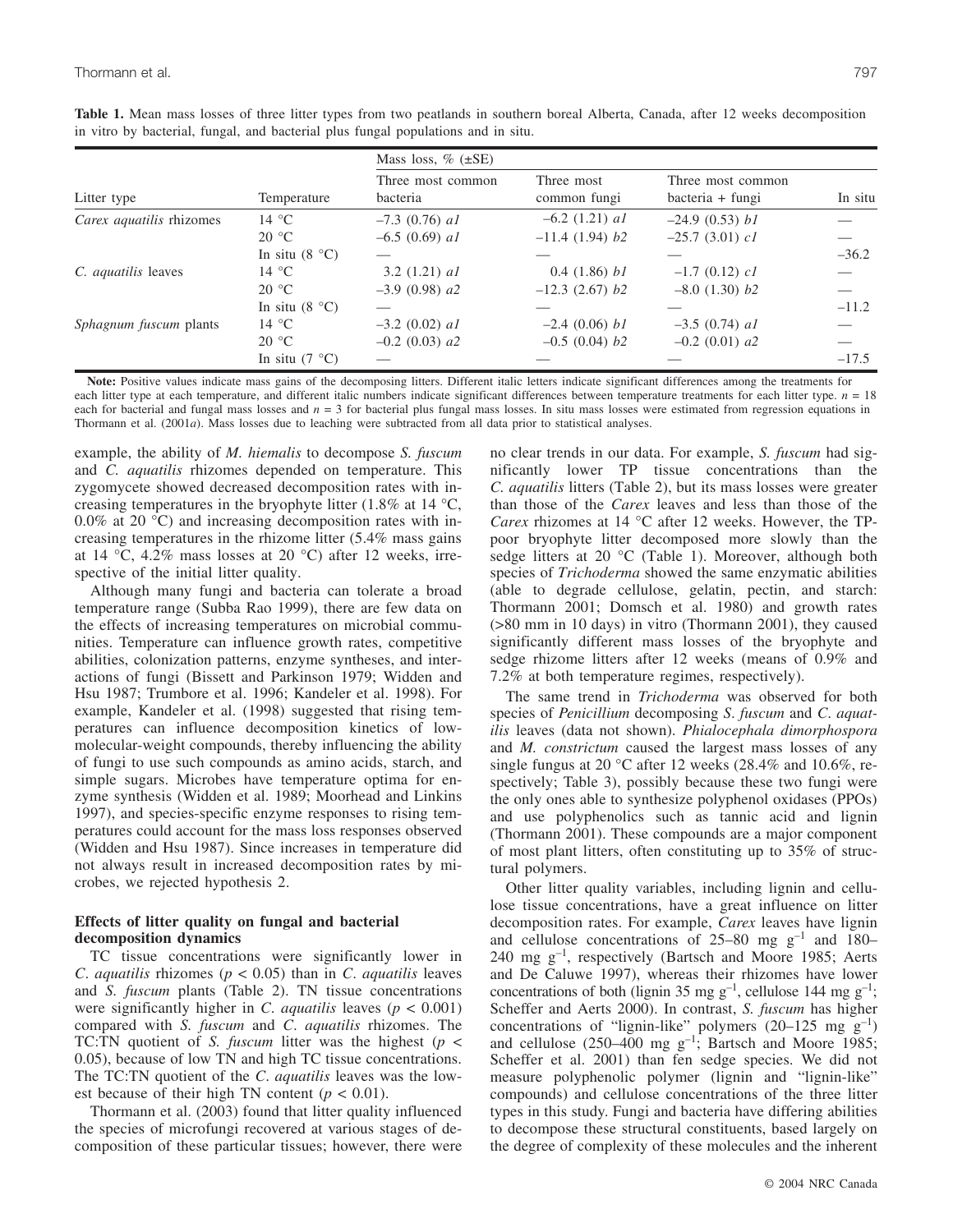Fig. 1. Mean (%±SE) in vitro net mass changes of decomposing *Carex aquatilis* rhizomes over a 12-week period caused by its (*a*) three most frequently isolated fungi (*Mucor hiemalis*, *Phialocephala dimorphospora*, *Trichoderma harzianum*), (*b*) three most frequently isolated bacteria (*Arthrobacter* sp. 1, *Lactobacillus* sp., *Leuconostoc* sp.), and (*c*) three most frequently isolated fungi and bacteria combined.  $SE < 0.02\%$  at symbols without error bars.



**Fig. 2.** Mean (%±SE) in vitro net mass changes of decomposing *Carex aquatilis* leaves over a 12-week period caused by its (*a*) three most frequently isolated fungi (basidiomycete sp. 3, *Monocillium constrictum*, *Penicillium chrysogenum*), (*b*) three most frequently isolated bacteria (*Arthrobacter* sp. 2, *Bacillus* sp. 1, *Micrococcus* sp.), and (*c*) three most frequently isolated fungi and bacteria combined.  $SE < 0.02\%$  at symbols without error bars.



method of the enzymatic degradation of bacteria and fungi (Paul and Clark 1996).

Mass loss after 2 weeks at 20 °C was often significantly higher than that after 4 and 8 weeks and similar to or less than that at the end of the 12-week decomposition period (Figs. 1–3). This may be a result of the preferential use of compounds of low molecular weight during the initial stages of decomposition, causing rapid mass losses, and the subsequent slower degradation of the more recalcitrant structural polymers. However, microbial biomass continued to increase with continued colonization of the litter and translocation of C from the base medium, resulting in net mass gains as high as 3.2% (Figs. 2–3, Table 1). During the latter stages of decomposition, all labile compounds were likely depleted, after which the fungi and bacteria may have begun to degrade structural polymers again, resulting in net mass losses (Figs. 1–3). Alternatively, fungal biomass may have decreased because of autolysis of hyphae and the translocation of nutrients to the growing hyphal tips, thereby leading to net mass losses of the litters. However, this remains speculative, because we did not measure fungal or bacterial biomass during the 12-week decomposition process, and we did not examine the decomposed litters ultrastructurally.

Nutrient-rich litter did not necessarily decompose faster than nutrient-poor litter. Consequently, we rejected hypothesis 4. There is likely an interaction between litter quality and temperature during the process of decomposition, depending on the composition of the microbial community (a three-way interaction). Such a relation was previously proposed by Widden and Hsu (1987) using *Trichoderma* species for de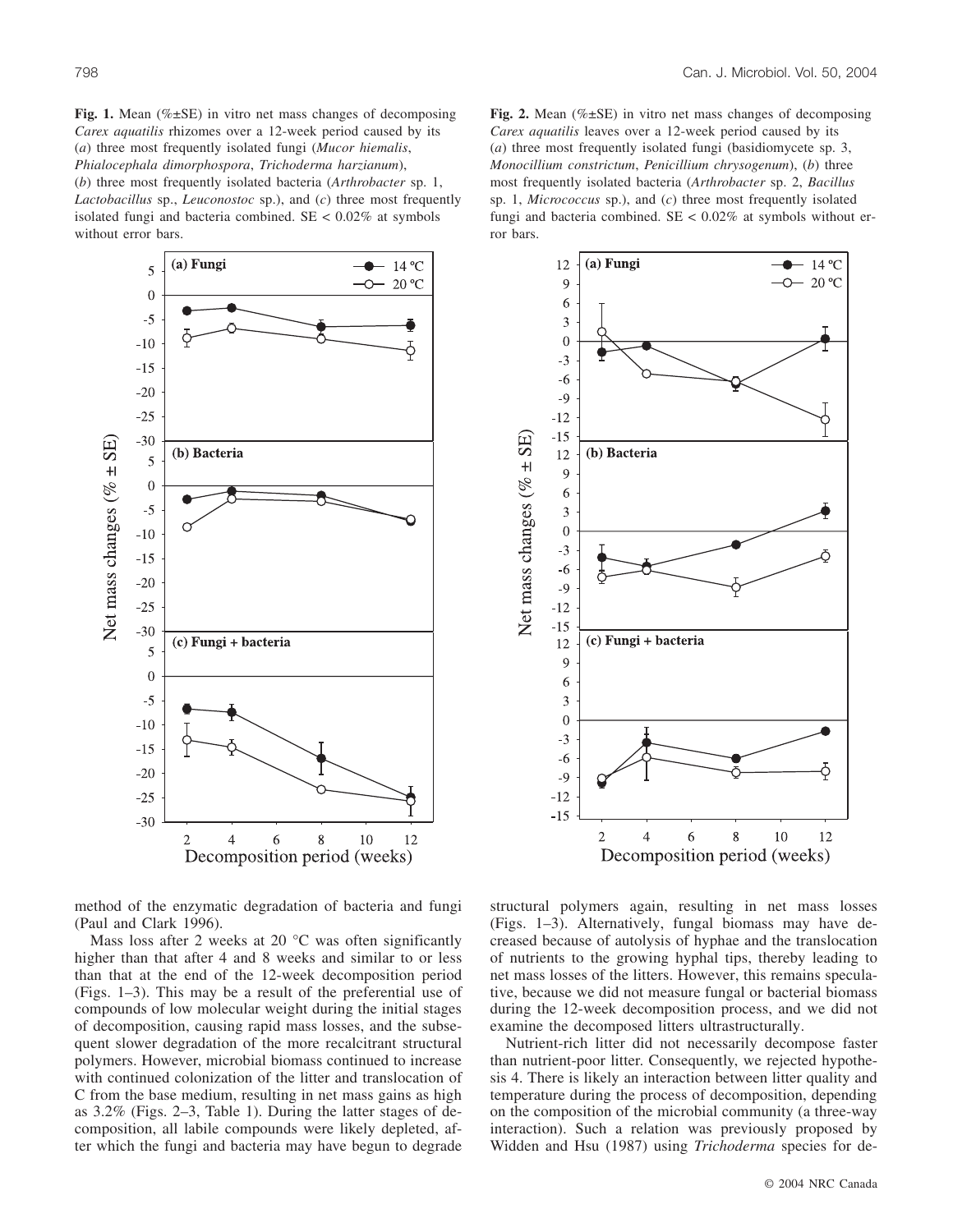**Fig. 3.** Mean (%±SE) in vitro net mass changes of decomposing *Sphagnum fuscum* plants over a 12-week period caused by its (*a*) three most frequently isolated fungi (*Mucor hiemalis*, *Penicillium thomii*, *Trichoderma viride*), (*b*) three most frequently isolated bacteria (*Arthrobacter* sp. 3, *Bacillus* sp. 2, *Brevibacterium* sp.), and (*c*) three most frequently isolated fungi and bacteria combined.  $SE < 0.02\%$  at symbols without error bars.



composition studies. Our data set was too small to investigate such an interaction.

#### **Synergism among microbial communities**

When bacteria and fungi were combined, mass loss of both *C*. *aquatilis* litters at both temperatures generally was significantly greater than when bacteria or fungi decomposed these litters separately. This was not the case for the *S. fuscum* litter (Table 1). The greatest mass loss was that of *C. aquatilis* rhizomes (Fig. 1*c*, Table 1). While we reject hypothesis 3 (using only the three most common bacteria and fungi), microbes in situ had significantly greater decomposition rates than the selected microbes in vitro (over the 12-week decomposition period, Table 1). This is due to a much larger consortium of microbes with a much broader range of enzymatic abilities in situ than in our microcosms in vitro. For example, Thormann et al. (2001*b*) identified and (or) described over 50 microfungi from *S*. *fuscum*, which together had a greater impact on decomposition dynamics than the much smaller number of selected fungi in this study  $(17.5\%$  in situ vs.  $0.2\%$  to  $3.5\%$  in vitro, Table 1).

#### **Mass losses caused by individual fungi and bacteria**

The most frequently isolated fungi were mostly anamorphic ascomycetes, i.e., mitosporic taxa with known affinities to ascomycetes, and zygomycetes. Species of *Penicillium* and *Trichoderma* were prevalent in all three litters. The zygomycete *Mucor hiemalis* occurred very frequently in both sedge litters (Table 4). All bacteria were Gram-positive, and most were rod-shaped. Species of *Arthrobacter* and *Bacillus* represented 50% of the most frequently isolated bacteria in these three plant litters. Species of *Arthrobacter* occurred frequently in all three litters under our isolation protocol (Table 1). Fungal decomposition rates differed among the fungi, with maximum mass losses ranging from 2.2% in *S*. *fuscum* (*T*. *viride* and *P*. *thomii*) to 10.6% in *C*. *aquatilis* leaves (*M*. *constrictum*) and 28.4% in *C*. *aquatilis* rhizomes (*Ph*. *dimorphospora*) after 12 weeks (Table 4). For the *Carex* litters, mass losses caused by fungi always exceeded those caused by bacteria. In contrast, mass losses of the bryophyte litter caused by bacteria and fungi were generally similar (Table 1).

Species of *Trichoderma*, *Mucor*, and *Penicillium* are common soil saprobes and have been isolated previously from peatlands and heath (McLennan and Ducker 1954; Latter et al. 1967; Thormann et al. 2001*b*). Hence, their presence in our peatland plant litters is not surprising. Conversely, species of *Monocillium* and *Phialocephala* are less frequently isolated from peatlands and, to our knowledge, our two taxa represent new records (Thormann et al. 2004). Surprisingly, these two fungi caused the greatest mass losses of any individual fungus used in this study. The taxonomic affinity of the basidiomycete remains unknown.

Distinct differences in the ability of the indigenous bacteria to decompose their respective litters were apparent, with maximum mass losses of 8.0% (*Arthrobacter* sp. 1) for an individual bacterial species to 9.8% for the combined treatment of three bacterial species decomposing *C. aquatilis* rhizomes (Fig. 1) after 12 weeks. Species of *Micrococcus*, *Bacillus*, and *Arthrobacter* represent some of the most common bacteria previously isolated from peatlands (Latter et al. 1967; Christensen and Cook 1970; Martin et al. 1982). These genera are strict aerobes or facultative anaerobes with optimal growth temperatures between 20 and 30 °C (Sneath et al. 1986). To our knowledge, *Leuconostoc*, *Lactobacillus*, and *Brevibacterium* have not been isolated from peatlands previously; however, they have growth requirements similar to the previously discussed bacteria (Sneath et al. 1986).

The use of PBA (final pH 7.0) likely biased against bacterial taxa common to *S*. *fuscum*, which grows in bogs under much more acidic conditions (pH 3.8 in the bog; Thormann et al. 2001*a*). For example, acidophilic bacteria and pseudomonads may be more prevalent than some of the dominant taxa of our study, which were isolated at pH 7.0.

## **Implications for climate change**

The majority of climate models predict increases in atmospheric temperatures in most areas currently covered by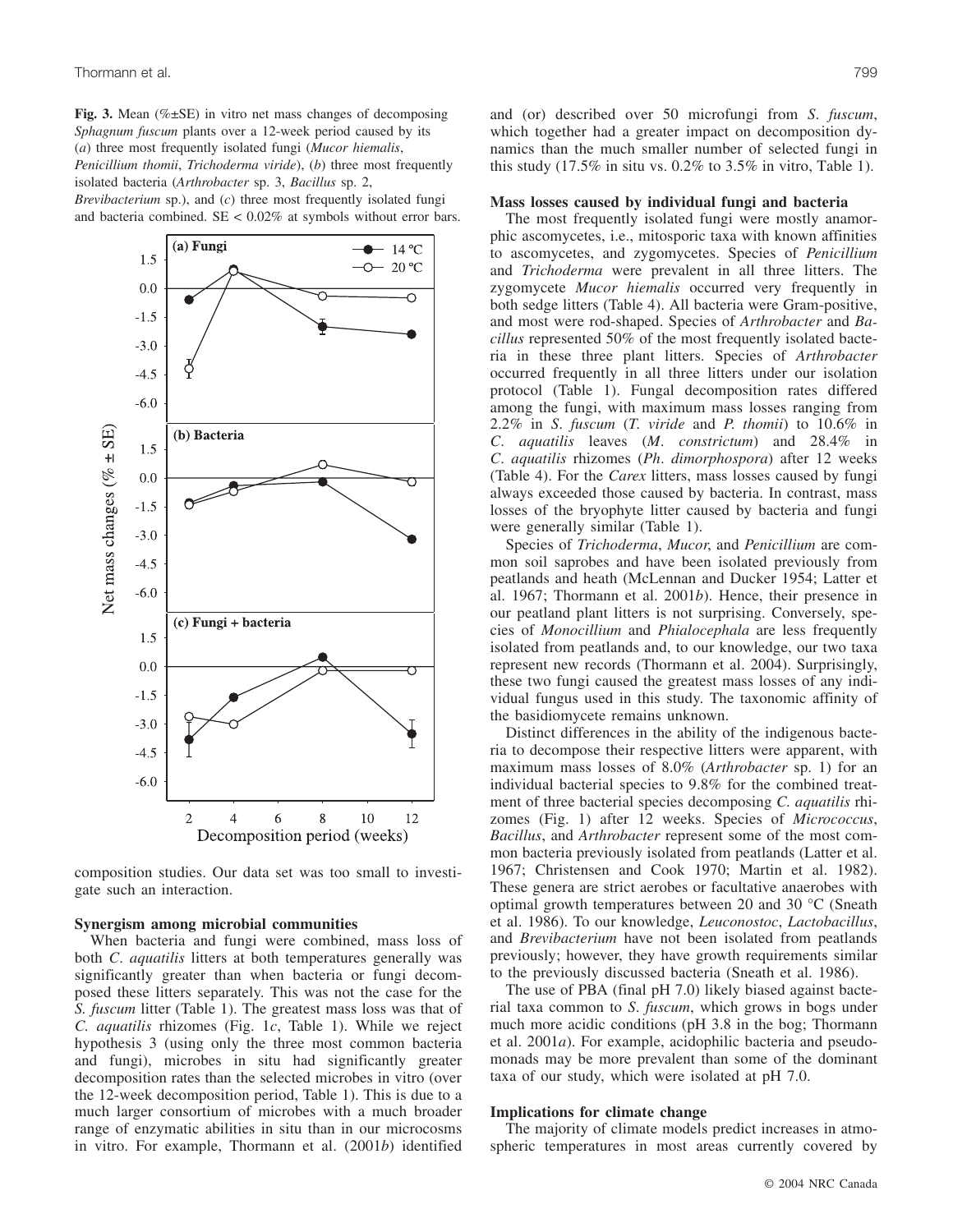|                              | Quality component, mg $g^{-1}$ ( $\pm$ SE) |                      |             |           |
|------------------------------|--------------------------------------------|----------------------|-------------|-----------|
| Litter type                  | TC.                                        | TN                   | TC:TN       | TP        |
| C. <i>aquatilis</i> rhizomes | 430 $a(1.0)$                               | 7.5 $a(0.5)$         | 57a(3.0)    | 2.1a(0.1) |
| C. <i>aquatilis</i> leaves   | 450b(1.0)                                  | 20.1b(0.1)           | 22b(0)      | 1.8a(0.2) |
| <i>S. fuscum</i> plants      | 460b(10.0)                                 | 6.8 <i>a</i> $(0.3)$ | 68 $c(2.0)$ | 0.5b(0)   |

**Table 2.** Mean initial litter quality of *Carex aquatilis* rhizomes and leaves from a fen and *Sphagnum fuscum* from a bog in southern boreal Alberta, Canada.

**Note:** TC, total carbon; TN, total nitrogen; TP, total phosporus. Different italic letters indicate significant differences among the three plant tissues for each litter quality variable.

**Table 3.** Maximum in vitro mass losses of three litter types caused by fungi and bacteria by themselves or in combination after 12 weeks.

| Litter type                | Fungi and (or) bacteria                        | Mass loss, $\%$ ( $\pm$ SD) | Temperature, <sup>o</sup> C |
|----------------------------|------------------------------------------------|-----------------------------|-----------------------------|
| Carex aquatilis            | Phialocephala dimorphospora                    | 24.8(1.3)                   | 20                          |
| rhizomes                   | Arthrobacter sp. 1                             | 8.0(3.3)                    | 20                          |
|                            | Mucor hiemalis $+ P$ . dimorphospora           | 24.6(1.3)                   | 20                          |
|                            | Arthrobacter sp. $1 + Leu$ conostoc sp.        | 4.1(2.1)                    | 20                          |
| C. <i>aquatilis</i> leaves | Monocillium constrictum                        | 10.6(3.7)                   | 20                          |
|                            | <i>Bacillus</i> sp. 1                          | 8.0(0.3)                    | 14                          |
|                            | Basidiomycete sp. $3 + M$ . <i>constrictum</i> | 24.8(6.0)                   | 20                          |
|                            | Arthrobacter sp. $2 + Bacillus$ sp. 1          | 10.4(3.6)                   | 20                          |
| Sphagnum fuscum            | Trichoderma viride                             | 2.2(0.1)                    | 14                          |
| plants                     | Penicillium thomii                             | 2.2(0.2)                    | 14                          |
|                            | <i>Brevibacterium</i> sp.                      | 4.5(2.5)                    | 14                          |
|                            | $M.$ hiemalis + T. viride                      | 4.4(1.5)                    | 14                          |
|                            | Bacillus sp. $2 + Arthrobacter$ sp. 3          | 4.4(0.4)                    | 14                          |

**Table 4.** Most frequently isolated bacteria and fungi from *Carex aquatilis* rhizomes and leaves from a fen and *Sphagnum fuscum* from a bog in southern boreal Alberta, Canada.

| Litter type                  | Bacteria              | Fungi                                       |  |
|------------------------------|-----------------------|---------------------------------------------|--|
| C. <i>aquatilis</i> rhizomes | Arthrobacter sp. 1    | <i>Mucor hiemalis</i> Wehmer                |  |
|                              | Lactobacillus sp.     | Phialocephala dimorphospora Kendrick        |  |
|                              | Leuconostoc sp.       | Trichoderma harzianum Rifai                 |  |
| C. <i>aquatilis</i> leaves   | Arthrobacter sp. 2    | Basidiomycete sp. 3                         |  |
|                              | <i>Bacillus</i> sp. 1 | Monocillium constrictum (Bourchier) W. Gams |  |
|                              | Micrococcus sp.       | Penicillium chrysogenum Thom                |  |
| <i>S. fuscum</i> plants      | Arthrobacter sp. 3    | M. hiemalis                                 |  |
|                              | <i>Bacillus</i> sp. 2 | <i>Penicillium thomii</i> Maire             |  |
|                              | Brevibacterium sp.    | Trichoderma viride Pers. ex Gray            |  |

peatlands in Canada (IPCC 2001). Freeman et al. (2001) suggested that global warming may lead to the rapid decay of peat because of the increased activity of PPOs under aerobic conditions. PPOs are the suite of enzymes required to decompose phenolic compounds, including lignins, tannins, and lignin-like compounds. However, Freeman et al. (2001) did not address the origin of the PPOs in peat and the pH dependence of PPOs under natural conditions. The ability of fungi, other than many basidiomyceteous wood-decay fungi, and bacteria to synthesize PPOs is limited (Domsch et al. 1980; Cerniglia 1992; Paul and Clark 1996). These polymers require a suite of different enzymes, including laccases and peroxidases, to mineralize them. Thormann et al. (2001*b*) showed that less than 24% of those fungi isolated from *S. fuscum* were able to use tannic acid as a C source, whereas the same fungi used cellulose (49%) and starch (45%) to a much higher degree. What these percentages may be for the suite of fungi in situ remains unknown; however, we hypothesize that they are similar to those shown in this study. Only two of the eight fungi in this study had the ability to degrade tannic acid (*M. constrictum*, *Ph. dimorphospora*), whereas five or more were able to degrade the remaining four C sources (cellulose, gelatin, pectin, and starch; data not shown). This suggests that the natural microbial community of peatlands may have a limited ability to decompose phenolic compounds, which constitute 27%– 55% of peat and become more prevalent with increasing peat depths (Turetsky et al. 2000).

Our data indicate that some of the most frequently isolated microbes from the dominant peatland plants in a bog and fen have different decomposition capabilities under an elevated temperature regime, which may be mirrored by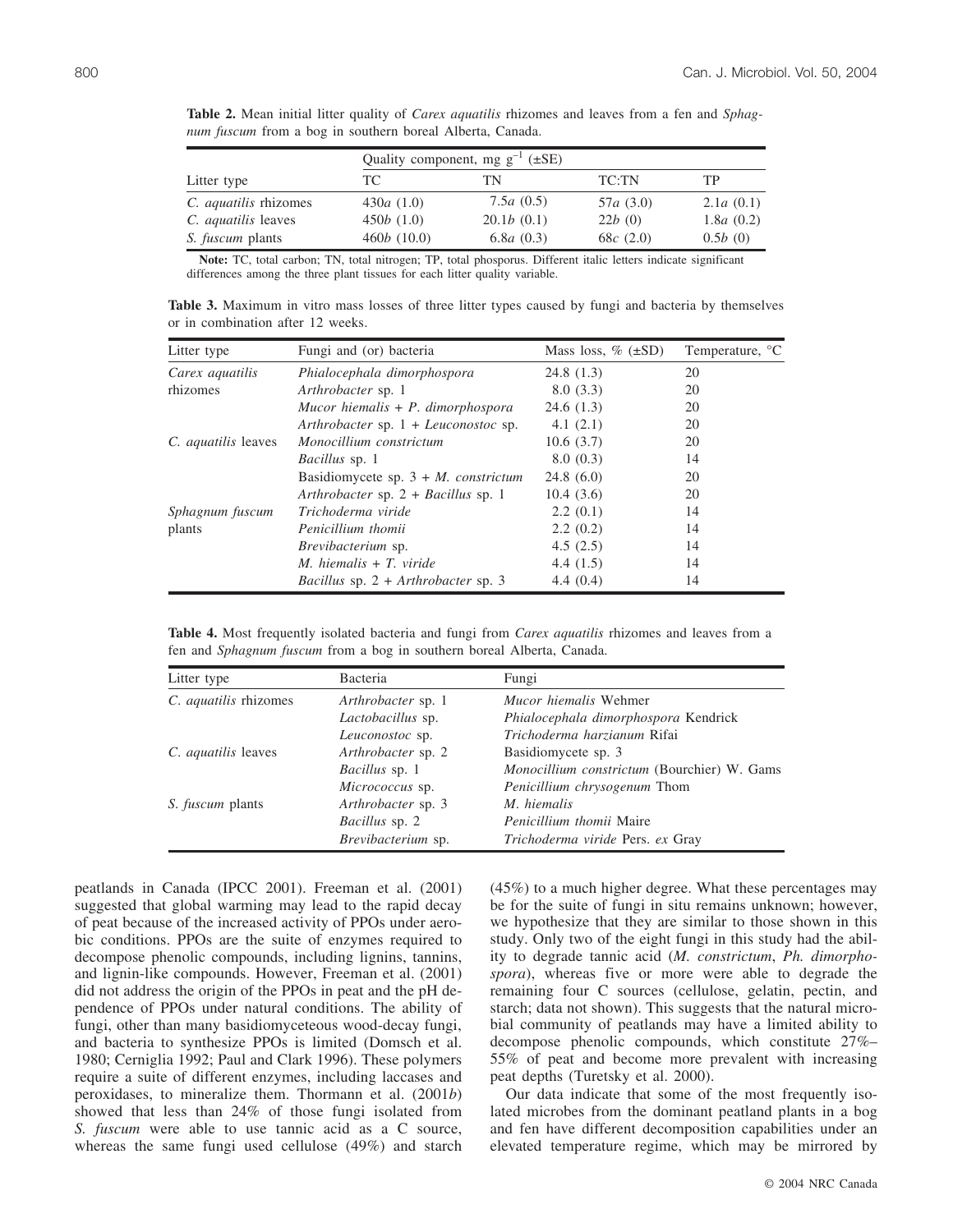many other fungi and bacteria in situ. Hence, these data are useful as indicators of the potential impact of temperature on C mineralization dynamics by microbial communities in peatlands.

# **Acknowledgements**

We thank Tom Hantos, Department of Biological Sciences, University of Alberta, for identifying the bacteria. Funding for this project was provided by Natural Sciences and Engineering Research Council of Canada operating grants to S.E.B. and R.S.C. Additionally, M.N.T. received research grants from the Challenge Grants in Biodiversity program (jointly sponsored by the Department of Biological Sciences, University of Alberta, and the Alberta Conservation Association), the Canadian Circumpolar Institute, the Society of Wetland Scientists (three grants), and the Killam Memorial Scholarship program.

# **References**

- Aerts, R., and De Caluwe, H. 1997. Nutritional and plant-mediated controls on leaf litter decomposition of *Carex* species. Ecol. **78**: 244–260.
- Alexopoulos, C.J., Mims, C.W, and Blackwell, M. 1996. Introductory mycology. 4th ed. John Wiley & Sons, New York.
- Bardgett, R.D., Kandeler, E., Tscherko, D., Hobbs, P.J., Bezemer, T.M., Jones, T.H., and Thompson, L.J. 1999. Below-ground microbial community development in a high temperature world. Oikos, **85**: 193–203.
- Bartsch, I., and Moore, T.R. 1985. A preliminary investigation of primary production and decomposition in four peatlands near Schefferville, Quebec. Can. J. Bot. **63**: 1241–1248.
- Bissett, J., and Parkinson, D. 1979. Fungal community structure in some alpine soils. Can. J. Bot. **57**: 1630–1641.
- Cerniglia, C.E. 1992. Biodegradation of polycyclic aromatic hydrocarbons. Biodegradation, **3**: 351–368.
- Christensen, P.J., and Cook, F.D. 1970. The microbiology of Alberta muskeg. Can. J. Soil Sci. **50**: 171–178.
- Clymo, R.S. 1965. Experiments on breakdown of *Sphagnum* in two bogs. J. Ecol. **53**: 747–757.
- Domsch, K.H., Gams, W., and Anderson, T.-H. 1980. Compendium of soil fungi, vols. 1 & 2. Academic Press, London, UK.
- Ecoregions Working Group. 1989. Ecoclimatic regions of Canada, first approximation. Canada Committee on Ecological Land Classification, Ecological Land Series 23, Sustainable Development Branch, Canadian Wildlife Service, Conservation and Protection, Environment Canada, Ottawa, Ont.
- Erikson, K.-E.L., Blanchette, R.A., and Ander, P. 1990. Microbial and enzymatic degradation of wood and wood components. Springer Verlag, New York.
- Freeman, C., Ostle, N., and Kang, H. 2001. An enzymatic 'latch' on a global carbon store. Nature, **409**: 149.
- Gilbert, D., Amblard, C., Bourdier, G., and Francez, A.-J. 1998. The microbial loop at the surface of a peatland: structure, function, and impact of nutrient input. Microb. Ecol. **35**: 83–93.
- Gorham, E. 1991. Northern peatlands: role in the carbon cycle and probable responses to climatic warming. Ecol. Applic. **1**: 182– 195.
- Intergovernmental Panel on Climate Change (IPCC). 2001. Climate change 2001. Cambridge University Press, Cambridge, UK.
- Kandeler, E., Tscherko, D., Bardgett, R.D., Hobbs, P.J., Kampichler, C., and Jones, T.H. 1998. The response of soil microorganisms

and roots to elevated  $CO<sub>2</sub>$  and temperature in a terrestrial model ecosystem. Plant Soil, **202**: 251–262.

- Kuehn, K.A., Lemke, M.J., Suberkropp, K., and Wetzel, R.G. 2000. Microbial biomass and production associated with decaying leaf litter of the emergent macrophyte *Juncus effusus*. Limnol. Oceanogr. **45**: 862–870.
- Kuhry, P., and Vitt, D.H. 1996. Fossil carbon/nitrogen ratios as a measure of peat decomposition. Ecol. **77**: 271–275.
- Latter, P.M., Cragg, J.B., and Heal, O.W. 1967. Comparative studies of the microbiology of four moorland soils in the northern Pennines. J. Ecol. **55**: 445–464.
- Martin, N.J., Siwasin, J., and Holding, A.J. 1982. The bacterial population of a blanket peat. J. Appl. Bact. **53**: 35–48.
- McLennan, E.I., and Ducker, S.C. 1954. The ecology of soil fungi of an Australian heathland. Aust. J. Bot. **2**: 220–245.
- Moorhead, D.L., and Linkins, A.E. 1997. Elevated  $CO<sub>2</sub>$  alters below-ground exoenzyme activities in tussock tundra. Plant Soil, **189**: 321–329.
- Newell, S.Y., Moran, M.A., Wicks, R., and Hodson, R.E. 1995. Productivities of microbial decomposers during early stages of decomposition of leaves of a freshwater sedge. Freshwater Biol. **34**: 135–148.
- Paul, E.A., and Clark, F.E. 1996. Soil microbiology and biochemistry. Academic Press, New York.
- Scheffer, R.A., and Aerts, R. 2000. Root decomposition and soil nutrient and carbon cycling in two temperate fen ecosystems. Oikos, **91**: 541–549.
- Scheffer, R.A., van Logtestijn, R.S.P., and Verhoeven, J.T.A. 2001. Decomposition of *Carex* and *Sphagnum* litter in two mesotrophic fens differing in dominant plant species. Oikos, **92**: 44–54.
- Sigler, L. 1993. Preparing and mounting slide cultures. *In* Clinical microbiology procedures handbook. *Edited by* H.D. Isenberg. American Association for Microbiology, Washington, D.C. pp. 6.12.1–6.12.4.
- Sneath, P.H.A., Mair, N.S., Sharpe, M.E., and Holt, J.G. 1986. Bergey's manual of systematic bacteriology, vols. 1–3. Williams & Wilkins, Baltimore, Md.
- Subba Rao, N.S. 1999. Soil microbiology. 4th ed. Science Publishers, Enfield, N.H., USA.
- Szumigalski, A.R., and Bayley, S.E. 1996*a*. Net above-ground primary production along a bog-rich fen gradient in central Alberta, Canada. Wetlands, **16**: 467–476.
- Szumigalski, A.R., and Bayley, S.E. 1996b. Decomposition along a bog-fen gradient in central Alberta, Canada. Can. J. Bot. **74**: 573–581.
- Thormann, M.N. 2001. The fungal communities of decomposing plants in southern boreal peatlands of Alberta, Canada. Ph.D. Thesis, University of Alberta, Edmonton, Alta.
- Thormann, M.N., and Bayley, S.E. 1997a. Aboveground net primary production along a bog-fen-marsh gradient in southern boreal Alberta, Canada. Écoscience, **4**: 374–384.
- Thormann, M.N., and Bayley, S.E. 1997b. Decomposition along a bog-rich fen-marsh peatland gradient in boreal Alberta, Canada. Wetlands, **17**: 123–136.
- Thormann, M.N., Szumigalski, A.R., and Bayley, S.E. 1999. Aboveground peat and carbon accumulation potentials along a bog-fen-marsh wetland gradient in southern boreal Alberta, Canada. Wetlands, **19**: 305–317.
- Thormann, M.N., Bayley, S.E., and Currah, R.S. 2001*a*. Comparison of decomposition of belowground and aboveground plant litters in peatlands of boreal Alberta, Canada. Can. J. Bot. **79**: 9–22.
- Thormann, M.N., Currah, R.S., and Bayley, S.E. 2001*b*. Micro-